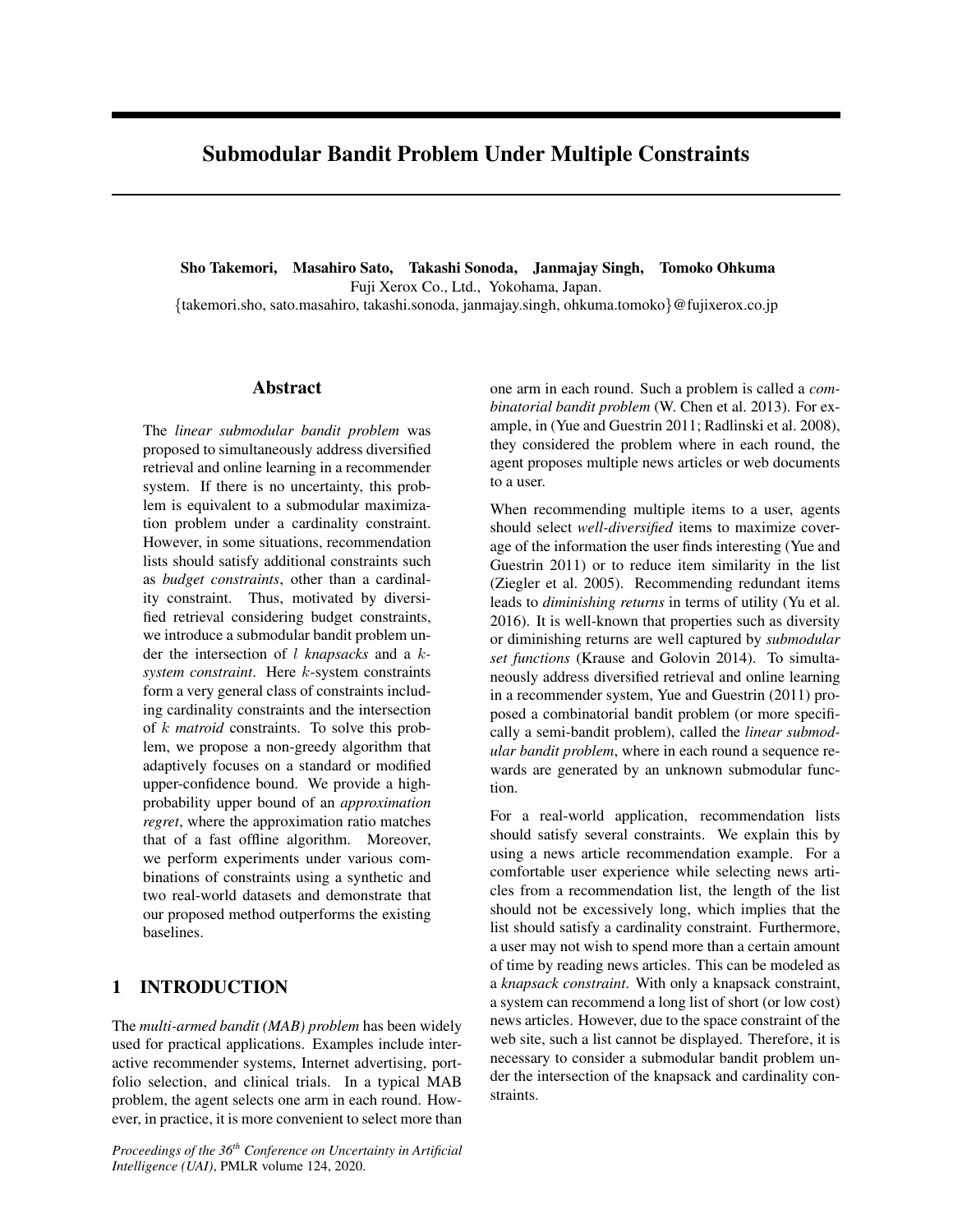Yue and Guestrin (2011) introduced a submodular bandit problem under a cardinality constraint and proposed an algorithm called LSBGreedy. Later, Yu et al. (2016) considered a submodular bandit problem under a knapsack constraint and proposed two greedy algorithms called MCSGreedy and CGreedy. However, such existing algorithms fail to properly optimize the objective function under complex constraints. In fact, we theoretically and empirically show that such simple greedy algorithms can perform poorly.

Under a simple constraint such as a cardinality or a knapsack constraint, there is a simple rule to select elements. This rule is called the *upper confidence bound (UCB) rule* or the *modified UCB rule* if the constraint is a cardinality or a knapsack constraint, respectively (Yu et al. 2016). For example, with the UCB rule, the algorithm selects the element with the largest UCB sequentially in each round. Considering that our problem is a generalization of both the problems, we should generalize both the rules.

In this study, we solve the problem under a more generalized constraint, i.e., the intersection of l *knapsacks* and k*system constraints*. Here, the k-system constraints form a very general class of constraints, including cardinality constraints and the intersection of k *matroid* constraints. For example, when recommending news articles, we can restrict the number of news articles from each topic with a k-system constraint. To solve the problem, we propose a non-greedy algorithm that adaptively focuses on the UCB and modified UCB rules. Since the submodular maximization problem is NP-hard, we theoretically evaluate our method by an α*-approximation regret*, where  $\alpha \in (0, 1)$  is an approximation ratio. In this study, we provide an upper bound of the  $\alpha$ -approximation regret in the case when  $\alpha = \frac{1}{(1+\varepsilon)(k+2l+1)}$ , where  $\varepsilon$  is a parameter of the algorithm. We note that the approximation ratio matches that of an *offline* algorithm (Badanidiyuru and Vondrák 2014). To the best of our knowledge, no known offline algorithm achieves a better approximation ratio than  $\alpha$  above and better computational complexity than the offline algorithm, simultaneously  $<sup>1</sup>$ . More pre-</sup> cisely, our contributions are stated as follows:

#### OUR CONTRIBUTIONS

1. We propose a submodular bandit problem with semi-bandit feedback under the intersection of l knapsacks and k-system constraints (Section 4). This is the first attempt to solve the submodular bandit problem under such complex constraints. The problem is new even when the  $k$ -system constraint is a cardinality constraint.

- 2. We propose a novel algorithm called *AFSM-UCB* that Adaptively Focuses on a Standard or Modified Upper Confidence Bound (Section 5).
- 3. We provide a high-probability upper bound of an approximation regret for AFSM-UCB (Section 6). We prove that the  $\alpha$ -approximation regret  $\text{Reg}_{\alpha}(T)$ is given by  $O(\sqrt{mT \ln(mT/\delta)})$  with probability in least  $1-\delta$  and the computational complexity in each round is given as  $O(m|\mathcal{N}| \ln |\mathcal{N}| / \ln(1+\varepsilon))$ , where  $\alpha = \frac{1}{(1+\epsilon)(k+2l+1)}$ ,  $\varepsilon$  is a parameter of the algorithm,  $T$  is the time horizon,  $m$  is the cardinality of a maximal feasible solution, and  $\mathcal N$  is the ground set (e.g., the set of all news articles in the news recommendation example). We note that no known offline fast<sup>2</sup> algorithm achieves a better approximation ratio than above.<sup>3</sup>
- 4. We empirically prove the effectiveness of our proposed method by comprehensively evaluating it on a synthetic and two real-world datasets. We show that our proposed method outperforms the existing greedy baselines such as LSBGreedy and CGreedy.

### 2 RELATED WORK

### 2.1 SUBMODULAR MAXIMIZATION

Although submodular maximization has been studied over four decades, we introduce only recent results relevant to our work. Badanidiyuru and Vondrák (2014) provided a maximization algorithm for a nonnegative, monotone submodular function with  $l$  knapsack constraints and a  $k$ -system constraint that achieves  $\frac{1}{(1+\epsilon)(k+2l+1)}$ -approximation solution. Based on this work and Gupta et al. (2010), Mirzasoleiman et al. (2016) proposed a maximization algorithm called FAN-TOM under the same constraint in the case when the objective function is not necessarily monotone. Our proposed method is inspired by these two offline algorithms. However, because of uncertainty due to semi-bandit feedback, we need a nontrivial modification. Some algorithms (Sarpatwar et al. 2019; Chekuri, Vondrak, et al. 2010; Chekuri, Vondrák, et al. 2014) achieves better approximation ratios than that of (Badanidiyuru and Vondrák 2014) under narrower classes of constraints (e.g., a matroid +  $l$  knapsacks). However, these algorithms are not "fast" because their computational com-

<sup>&</sup>lt;sup>1</sup>After we submitted this paper to the conference, Li and Shroff (2020) have updated their preprint. They improved the approximation ratio of (Badanidiyuru and Vondrák 2014) to  $1/(k+7l/4+1)-\varepsilon$ .

<sup>&</sup>lt;sup>2</sup>We refer to Section 2.1 for the meaning of "fast".

<sup>&</sup>lt;sup>3</sup>See footnote 1.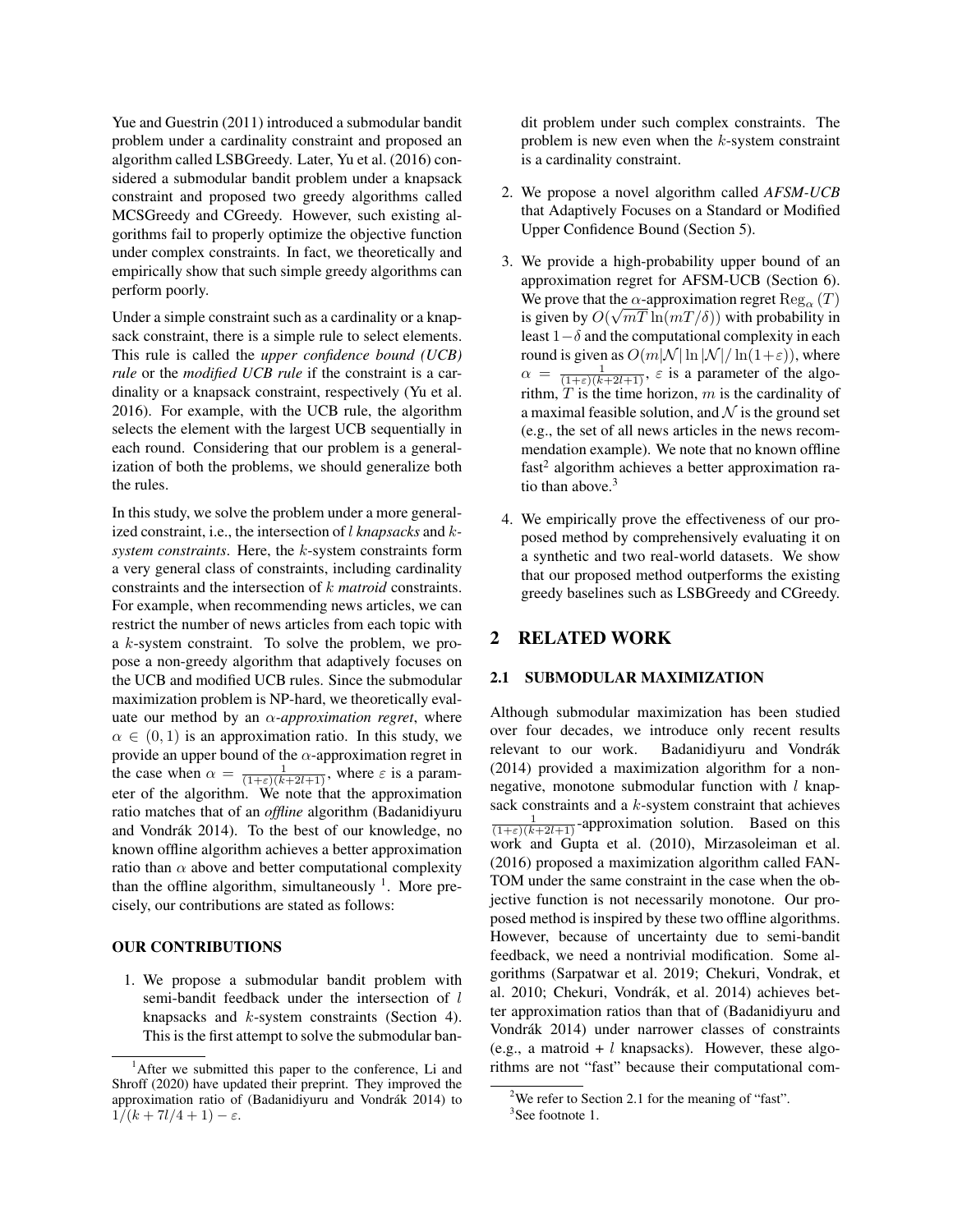plexity is  $O(poly(|\mathcal{N}|))$  with a polynomial of high degree, while that of (Badanidiyuru and Vondrák 2014) is  $O(\frac{|\mathcal{N}|}{\varepsilon^2})$  $\frac{N}{\varepsilon^2} \ln^2 \frac{|N|}{\varepsilon}$ ). For example, the computational complexity of the algorithm provided in (Sarpatwar et al. 2019) is  $\tilde{O}(|\mathcal{N}|^6)$  when  $k = 1$ . We refer to (Sarpatwar et al. 2019; Mirzasoleiman et al. 2016) for further comparison with respect to an approximation ratio and computational complexity.

## 2.2 SUBMODULAR BANDIT PROBLEMS

Yue and Guestrin (2011) introduced the linear submodular bandit problem to solve a diversification problem in a retrieval system and proposed a greedy algorithm called LSBGreedy. Later, Yu et al. (2016) considered a variant of the problem, that is, the linear submodular bandit problem with a knapsack constraint and proposed two greedy algorithms called MCSGreedy and CGreedy. L. Chen et al. (2017) generalized the linear submodular bandit problem to an infinite dimensional case, i.e., in the case where the marginal gain of the score function belongs to a *reproducing kernel Hilbert space (RKHS)* and has a bounded norm in the space. Then, they proposed a greedy algorithm called SM-UCB. Recently, Hiranandani et al. (2019) studied a model combining linear submodular bandits with a *cascading model* (Craswell et al. 2008). Strictly speaking, their objective function is not a submodular function. Table 2.2 shows a comparison with other submodular bandit problems with respect to constraints.

Table 1: Comparison of other submodular bandit algorithms with respect to constraints.

| Methods       | Cardinality Knapsack $k$ -system |  |
|---------------|----------------------------------|--|
| LSBGreedy     |                                  |  |
| CGreedy       |                                  |  |
| <b>SM-UCB</b> |                                  |  |
| Our method    |                                  |  |

# 3 DEFINITION

In this section, we provide definitions of terminology used in this paper. Throughout this paper, we fix a finite set  $N$  called a ground set that represents the set of the entire news articles in the news article recommendation example.

# 3.1 SUBMODULAR FUNCTION

In this subsection, we define submodular functions. We refer to (Krause and Golovin 2014) for an introduction to this subject.

We denote by  $2^{\mathcal{N}}$  the set of subsets of  $\mathcal{N}.$  For  $e \in \mathcal{N}$  and  $S \subseteq \mathcal{N}$ , we write  $S + e = S \cup \{e\}$ . Let  $f : 2^{\mathcal{N}} \to \mathbb{R}$ be a set function. We call f a *submodular function* if f satisfies  $\Delta f(e|A) \geq \Delta f(e|B)$  for any  $A, B \in 2^{\mathcal{N}}$ with  $A \subseteq B$  and for any  $e \in \mathcal{N} \setminus B$ . Here,  $\Delta f(e|A)$ is the marginal gain when  $e$  is added to  $A$  and defined as  $f(A + e) - f(A)$ . We note that a linear combination of submodular functions with non-negative coefficients is also submodular. A submodular function f on  $2^{\mathcal{N}}$  is called monotone if  $f(B) \ge f(A)$  for any  $A, B \in 2^{\mathcal{N}}$ with  $A \subseteq B$ . A set function f on  $2^{\mathcal{N}}$  is called nonnegative if  $f(S) \geq 0$  for any  $S \subseteq \mathcal{N}$ . Although nonmonotone submodular functions have important applications (Mirzasoleiman et al. 2016), we consider only nonnegative, monotone submodular functions in this study as in the preceding work (Yue and Guestrin 2011; Yu et al. 2016; L. Chen et al. 2017).

### 3.2 MATROID, k-SYSTEM, AND KNAPSACK CONSTRAINTS

For succinctness, we omit formal definitions of the matroid and k-system. Instead, we introduce examples of matroids and remark that the intersection of  $k$  matroids is a  $k$ -system. For definitions of these notions, we refer to (Calinescu et al. 2011).

First, we provide an important example of a matroid. Let  $\mathcal{N}_i \subseteq \mathcal{N}$   $(i = 1, \ldots, n)$  be a partition of  $\mathcal{N}_i$ , that is  $N$  is the disjoint union of these subsets. For  $1 \leq i \leq n$ , we fix a non-negative integer  $d_i$  and let  $\mathcal{P} = \{ S \in 2^{\mathcal{N}} \mid |S \cap \mathcal{N}_i| \leq d_i, \forall i \}.$  Then, the pair  $(N, P)$  is an example of a matroid and called a *partition matroid*. Let d be a non-negative integer and put  $\mathcal{U} = \{ S \in 2^{\mathcal{N}} \mid |S| \leq d \}$ . Then  $(\mathcal{N}, \mathcal{U})$  is a special case of partition matroids and called a *uniform matroid*. Let  $(\mathcal{N}, \mathcal{M}_i)$  for  $1 \leq i \leq k$  be k matroids, where  $\mathcal{M}_i \subseteq 2^{\mathcal{N}}$ . The intersection of matroids  $(\mathcal{N}, \cap_{i=1}^k \mathcal{M}_i)$  is not necessarily a matroid but a k*-system* (or more specifically it is a k-extendible system) (Calinescu et al. 2011; Mestre 2006; Mestre 2015). In particular, any matroid is a 1 system. For a k-system  $(\mathcal{N}, \mathcal{I})$  with  $\mathcal{I} \subseteq 2^{\mathcal{N}}$  and a subset  $S \subseteq \mathcal{N}$ , we say that S satisfies the k-system constraint if and only if  $S \in \mathcal{I}$ . Trivially, a uniform matroid constraint is equivalent to a cardinality constraint.

Next, we provide a definition of knapsack constraint. Let  $c : \mathcal{N} \to \mathbb{R}_{>0}$  be a function. For  $e \in \mathcal{N}$ , we suppose  $c(e)$  represents the cost of e. Let  $b \in \mathbb{R}_{>0}$  be a budget and  $S \subseteq \mathcal{N}$  a subset. We say that S satisfies the *knapsack constraint* with the budget *b* if  $c(S) := \sum_{e \in S} c(e) \leq b$ . Without loss of generality, it is sufficient to consider the unit budget case, i.e.,  $b = 1$ .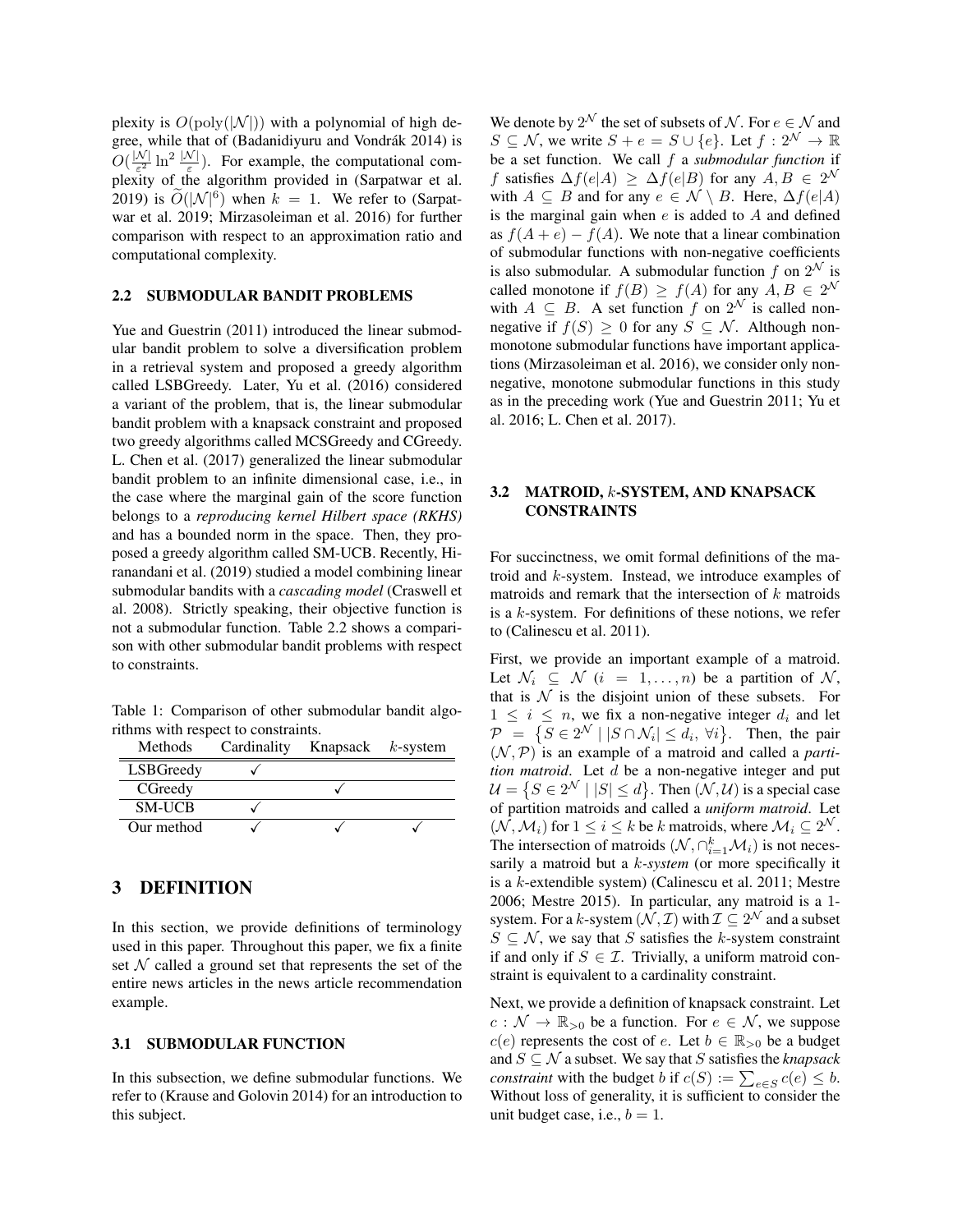### 4 PROBLEM FORMULATION

Throughout this paper, we consider the following intersection of  $l$  knapsacks and  $k$ -system constraints:

$$
c_j(S) \le 1 \ (1 \le \forall j \le l) \quad \text{and } S \in \mathcal{I} \tag{1}
$$

Here for  $1 \leq j \leq l$ ,  $c_j : \mathcal{N} \to \mathbb{R}_{>0}$  is a cost and  $(\mathcal{N}, \mathcal{I})$ is a  $k$ -system.

In this study, we consider the following sequential decision-making process for times steps  $t = 1, \ldots, T$ .

(i) The algorithm selects a list  $S_t = \left\{e_t^{(1)}, \ldots, e_t^{(m_t)}\right\} \subseteq$  $\mathcal N$  satisfying the constraints (1).

(ii) The algorithm receives noisy rewards  $y_t^{(1)}, \ldots, y_t^{(m_t)}$ as follows:

$$
y_t^{(i)} = \Delta f\left(e_t^{(i)} | S_t^{(1:i-1)}\right) + \varepsilon_t^{(i)}, \text{ for } i = 1, ..., m_t,
$$

Here f is a submodular function *unknown* to the algorithm,  $S_t^{(1:i-1)} = \left\{ e_t^{(1)}, \ldots, e_t^{(i-1)} \right\}$  and  $\varepsilon_t^{(i)}$  is a noise. We regard  $S_t^{(1:i-1)}$ ,  $e_t^{(i-1)}$  and  $\varepsilon_t^{(i)}$  as random variables. The objective of the algorithm is to maximize the sum of rewards  $\sum_{t=1}^{T} f(S_t)$ .

Following (Yue and Guestrin 2011), we explain this problem by using the news article recommendation example. In each round, the user scans the list of the recommended items  $S_t = \left\{e_t^{(1)}, \ldots, e_t^{(m_t)}\right\}$  one-byone in top-down fashion, where  $m_t$  is the cardinality of  $S_t$  at round t. We assume that the marginal gain  $\Delta f(e_t^{(i)} \mid S_t^{(1:i-1)})$  represents the new information covered by  $e_t^{(i)}$  and not covered by  $S_t^{(1:i-1)}$ . The noisy rewards  $y_t^{(1)}, \ldots, y_t^{(m_t)}$  are binary random variables and the user likes  $e_t^{(i)}$  with probability  $\Delta f(e_t^{(i)} | S_t^{(1:i-1)})$ .

### 4.1 ASSUMPTIONS ON THE SCORE **FUNCTION**  $f$

Following (Yue and Guestrin 2011), we assume that there exist d known submodular functions  $f_1, \ldots, f_d$  on  $2^N$ that are linearly independent and the objective submodular function  $f$  can be written as a linear combination  $f = \sum_{i=1}^{d} w_i f_i$ , where the coefficients  $w_1, \ldots, w_d$  are non-negative and *unknown* to the algorithm. We fix a parameter  $B > 0$  and assume that  $\sqrt{\sum_{i=1}^d w_i^2} \leq B$ . We also assume that for some  $A > 0$ , the  $L^2$ -norm of vector also assume that for some  $A > 0$ , the L<sup>-</sup>-norm of vector<br> $[\Delta f_i(e \mid S)]_{i=1}^d$  is bounded above by  $\sqrt{A}$  for any  $e \in \mathcal{N}$ and  $S \in 2^{\mathcal{N}}$ .

We note that this can be generalized to an infinite dimensional case as in (L. Chen et al. 2017). We discuss this setting more in detail in the supplemental material and provide a theoretical result in this setting.

### 4.2 ASSUMPTIONS ON NOISE STOCHASTIC PROCESS

We assume that there exists  $m \in \mathbb{Z}_{>0}$  such that  $m_t \leq m$ for all  $t$  and consider the lexicographic order on the set  $\{(t,i) | t = 1, \ldots, 1 \le i \le m\}, \text{ i.e., } (t,i) \le (t',i') \text{ if }$ and only if either  $t < t'$  or  $t = t'$  and  $i \leq i'$ . Then, we can identify the set with the set of natural numbers (as ordered sets) and can regard  $\{\varepsilon_t^{(i)}\}_{t,i}$  as a sequence. We assume that the stochastic process  $\left\{ \varepsilon_t^{(i)} \right\}$ is *conditionally* R-sub-Gaussian for a fixed constant  $R \geq 0$ , i.e.,  $\mathbf{E}\left[\exp\left(\xi\varepsilon_t^{(i)}\right)\mid \mathcal{F}_{t,i}\right] \;\; \leq \;\exp\left(\frac{\xi^2 R^2}{2}\right)$  $\left(\frac{R^2}{2}\right)$ , for any  $(t, i)$ and any  $\xi \in \mathbb{R}$ . Here,  $\mathcal{F}_{t,i}$  is the  $\sigma$ -algebra generated by  $\left\{S_u^{(1:j)} \mid (u,j) < (t,i)\right\}$  and  $\left\{\varepsilon_u^{(j)} \mid (u,j) < (t,i)\right\}$ . This is a standard assumption on the noise sequence (Chowdhury and Gopalan 2017; Abbasi-Yadkori et al. 2011). For example, if  $\{\varepsilon_t^{(i)}\}$  is a martingale difference sequence and  $|\varepsilon_t^{(i)}| \leq R$  or  $\{\varepsilon_t^{(i)}\}$  is conditionally Gaussian with zero mean and variance  $R^2$ , then the condition is satisfied (Lattimore and Szepesvári 2019).

# 4.3 APPROXIMATION REGRET

As usual in the combinatorial bandit problem, we evaluate bandit algorithms by a regret called α*-approximation regret* (or  $\alpha$ -*regret* in short), where  $\alpha \in (0,1)$ . The approximation regret is necessary for meaningful evaluation. Even if the submodular function  $f$  is completely known, it has been proved that no algorithm can achieve the optimal solution by evaluating  $f$  in polynomial time (Nemhauser and Wolsey 1978).

We denote by  $OPT$  the optimal solution, i.e.,  $OPT =$  $\argmax_S f(S)$ , where S runs over  $2^N$  satisfying the constraint (1). We define the  $\alpha$ -regret as follows:

$$
\operatorname{Reg}_{\alpha}(T) = \sum_{t=1}^{T} \{ \alpha f(OPT) - f(S_t) \}.
$$

This definition is slightly different from that given in (Yue and Guestrin 2011) because our definition does not include noise as in (Chowdhury and Gopalan 2017). In either case, one can prove a similar upper bound. For the proof in the cardinality constraint case, we refer to Lemma 4 in the supplemental material of (Yue and Guestrin 2011).

In this study, we take the same approximation ratio  $\alpha =$  $\frac{1}{(1+\epsilon)(k+2l+1)}$  as that of a fast algorithm in the offline setting (Badanidiyuru and Vondrák 2014, Theorem 6.1). As mentioned in Section 2, there exist offline algorithms that achieve better approximation ratios than above, but they have high computational complexity. Later, we remark that our proposed method is also "fast".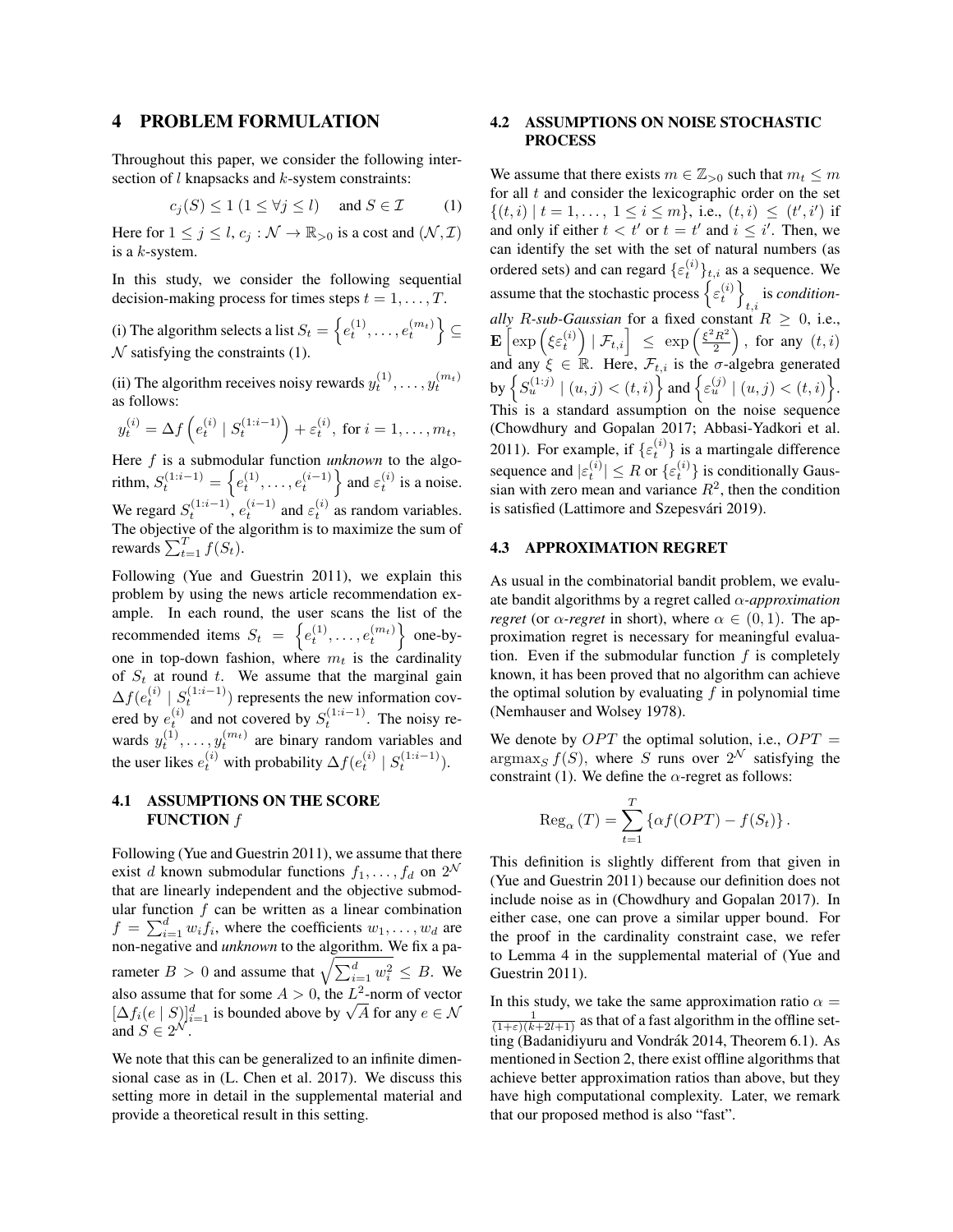### 5 ALGORITHM

In this section, following (Yue and Guestrin 2011; Yu et al. 2016), we first define a *UCB score* of the marginal gain ∆f(e | S) and introduce a *modified UCB score*. With a UCB score, one can balance the exploitation and exploration tradeoff with bandit feedback. Then, we propose a non-greedy algorithm (Algorithm 2) that adaptively focuses on the UCB score and modified UCB score.

### 5.1 UCB SCORES

For  $e \in \mathcal{N}$  and  $S \in 2^{\mathcal{N}}$ , we define a column vector  $x(e \mid S)$  by  $(\Delta f_i(e \mid S))_{i=1}^d \in \mathbb{R}^d$  and put  $x_t^{(i)} =$  $x\left(e_t^{(i)} \mid S_t^{(1:i-1)}\right)$ . Here, we use the same notation as in Section 4. We define  $b_t, w_t \in \mathbb{R}^d$  and  $M_t \in \mathbb{R}^{d \times d}$  as follows:

$$
b_t := \sum_{s=1}^t \sum_{i=1}^{m_s} y_s^{(i)} x_s^{(i)},
$$
  

$$
M_t := \lambda I + \sum_{s=1}^t \sum_{i=1}^{m_s} x_s^{(i)} \otimes x_s^{(i)}, \quad w_t := M_t^{-1} b_t,
$$

Here,  $\lambda > 0$  is a parameter of the model and for a column vector  $x \in \mathbb{R}^d$ , we denote by  $x \otimes x \in \mathbb{R}^{d \times d}$  the Kronecker product of  $x$  and  $x$ .

For  $e \in \mathcal{N}$  and  $S \in 2^{\mathcal{N}}$ , we define  $\mu(e \mid S) := w_t \cdot x(e \mid S)$ S) and  $\sigma(e \mid S) := x(e|S)^{\mathrm{T}} M_t^{-1} x(e|S)$ . Then, we define a UCB score of the marginal gain by

$$
\operatorname{ucb}_t(e \mid S) = \mu_{t-1}(e \mid S) + \beta_{t-1}\sigma_{t-1}(e \mid S),
$$

and a modified UCB score by  $ucb_t(e | S)/c(e)$ . Here,  $\beta_t$  :=  $B + R\sqrt{\ln \det(\lambda^{-1}M_t) + 2 + 2\ln(1/\delta)}$  and  $c(e) := \sum_{j=1}^l c_j(e).$  It is well-known that  $\mathrm{ucb}_t(e \mid \phi, S)$ is an upper confidence bound for  $\Delta f_{\phi}(e \mid S)$ . More precisely, we have the following result.

**PROPOSITION 1.** *We assume there exists*  $m \in \mathbb{Z}_{\geq 1}$  *such that*  $m_t \leq m$  *for all*  $1 \leq t \leq T$ *. We also assume that*  $1 < \lambda/A \leq 1 + 2/(mT)$ . Then, with probability at least 1 − δ*, the following inequality holds:*

$$
|\mu_{t-1}(e \mid S) - \Delta f(e \mid S)| \le \beta_{t-1} \sigma_{t-1}(e \mid S),
$$

### *for any* t, S, *and* e*.*

Proposition 1 follows from the proof of (Chowdhury and Gopalan 2017, Theorem 2). We note that this theorem is a more generalized result than the statement above (they do not assume that the objective function is linear but belongs to an RKHS). In the linear kernel case, an equivalent result to Proposition 1 was proved in (Abbasi-Yadkori et al. 2011).

We also define the UCB score for a list S =  $\{e^{(1)}, \ldots, e^{(m)}\}$  by  $\text{ucb}_t(S) = \mu_{t-1}(S) +$  $\sum$  $3\beta_{t-1}\sigma_{t-1}(S)$ . Here  $\mu_t(S)$  and  $\sigma_t(S)$  are defined as  $\sum_{i=1}^m \mu_t(e^{(i)} \mid S^{(1:i-1)})$  and  $\sum_{i=1}^m \sigma_t(e^{(i)} \mid S^{(1:i-1)})$ , respectively. The factor 3 in the definition of  $ucb_t(S)$ is due to a technical reason as clarified by the proof of Lemma 1 in the supplemental material.

#### 5.2 AFSM-UCB

**Input** : Threshold  $\rho$ , round t **Output:** A list  $S$  satisfying the constraints  $(1)$ Set  $S = \emptyset$ ,  $i = 1$ while True do  $\mathcal{N}_S =$  ${e \in \mathcal{N} \mid S + e \text{ satisfies the constraint (1)}}.$  $\mathcal{N}_{S,\geq\rho} = \bigg\{ e \in \mathcal{N}_S \mid \frac{\text{ucb}_t(e|S)/c(e) \geq \rho \text{ and }}{\text{ucb}_t(e|\emptyset)/c(e) \geq \rho}}\bigg\}.$ if  $\mathcal{N}_{S,\geq\rho} \stackrel{\sim}{=} \emptyset$  then break;  $e_i = \text{argmax}_{e \in \mathcal{N}_{S, \geq \rho}} \text{ucb}_t(e \mid S).$ Add  $e_i$  to S. Set  $i \leftarrow i + 1$ end

Return S

Algorithm 1: GM-UCB (Sub-algorithm)

**Input** : Parameters  $B, R, \lambda, \delta, \nu, \nu', \varepsilon$ **Output:** A list  $S$  satisfying the constraints  $(1)$ for  $t = 1, \ldots, T$  do  $U = \emptyset$ ,  $r = \frac{2}{k+2l+1}$ ,  $\rho = r(1+\varepsilon)^{-1}\nu$ while  $\rho \leq r\nu'|\mathcal{N}|$  do  $S = \text{Algorithm1}(\rho, t)$ Add  $S$  to  $U$ Set  $\rho \leftarrow (1 + \epsilon)\rho$ end Select  $S_t = \operatorname{argmax}_{S \in U} \operatorname{ucb}_t(S)$ Receive rewards  $y_t^{(1)}, \ldots, y_t^{(m_t)}$ end

Algorithm 2: AFSM-UCB (Main Algorithm)

In this subsection, we propose a UCB-type algorithm for our problem. We call our proposed method AFSM-UCB and its pseudo code is outlined in Algorithm 2. Algorithm 2 calls a sub-algorithm called GM-UCB (an algorithm that Greedily selects elements with Modified UCB scores larger than a threshold, outlined in Algorithm 1). Algorithm 1 takes a threshold  $\rho$  as a parameter and returns a list of elements satisfying the constraint 1. Algorithm 1 selects elements greedily from the elements whose modified UCB scores  $ucb_t(e | S)/c(e)$ and  $ucb_t(e | \emptyset)/c(e)$  are larger or equal to the threshold ρ. If the threshold ρ is small, then this algorithm is almost the same as a greedy algorithm, such as LSBGreedy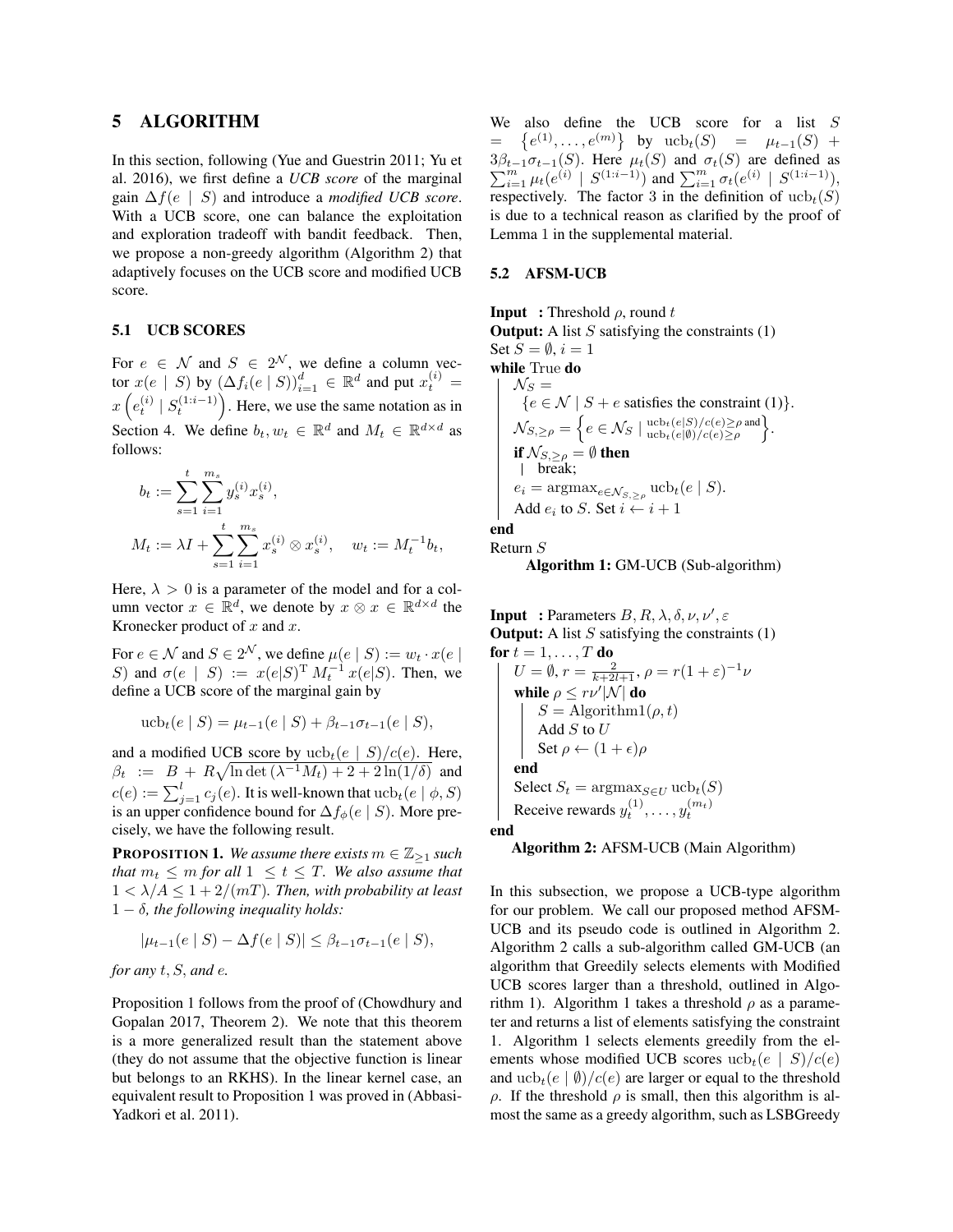(Yue and Guestrin 2011). If the threshold  $\rho$  is large, then the elements with large modified UCB scores will be selected. Thus, the threshold  $\rho$  controls the importance of the standard and modified scores. The main algorithm 2 calls Algorithm 1 repeatedly by changing the threshold  $\rho$ and returns a list with the largest UCB score. We prove that there exists a good list among these candidates lists.

As remarked before, Algorithm 2 is inspired by submodular maximization algorithms in the the offline setting (Badanidiyuru and Vondrák 2014; Mirzasoleiman et al. 2016). However, we need a nontrivial modification since the diminishing return property does not hold for ucb<sub>t</sub>(e | S) unlike the marginal gain  $\Delta f(e \mid S)$ . We note that  $ucb_t(e | S)$  can be large not only when the estimated value of  $\Delta f(e \mid S)$  is large but also if the uncertainty in adding  $e$  to  $S$  is high. Therefore, we need additional filter conditions to ensure that  $e$  is a "good" element. Natural candidates for the condition are that  $ucb_t(e | S^{(1:i)})/c(e) \ge \rho$  for some indices *i*. In Algorithm 2, we require  $\text{ucb}_t(e | \emptyset)/c(e) \ge \rho$  in addition to ucb<sub>t</sub> $(e \mid S)/c(e) \geq \rho$ .

In the algorithm, we introduce parameters  $\nu$  and  $\nu'$ . The parameter  $\nu$  (resp.  $\nu'$ ) is used for defining the initial (resp. terminal) value of the threshold  $\rho$ . In the next section, for a theoretical guarantee, we assume that  $\nu \leq \max_{e \in \mathcal{N}} f(\{e\}) \leq \nu'$ . If the upper bound of the reward is known, then we can take  $\nu'$  as the known upper bound. In practice, it is plausible that most users are interested in at least one item in the entire item set  $N$ , which implies  $\max_{e \in \mathcal{N}} f(\{e\})$  is not very small. In addition, the number of iterations in the while loop in Algorithm 2 is given by  $O(\ln (\nu' |\mathcal{N}|/\nu))$ . Therefore, taking a very small  $\nu$  does not increase the number of iterations as much.

#### 5.3 COMPUTATIONAL COMPLEXITY

We discuss the computational complexity of Algorithm 2 and that of existing methods. We consider a greedy algorithm by applying LSBGreedy to our problem; i.e., we consider a greedy algorithm that selects the element with the largest UCB score until the constraint is satisfied. By abuse of terminology, we call this algorithm LSBGreedy. Similarly, when we apply CGreedy (resp. MCSGreedy) to our problem, we also call this algorithm CGreedy (resp. MCSGreedy). In each round, the expected number of times to compute  $ucb_t(e | S)$  in Algorithm 2 is given by  $O(m|\mathcal{N}| \ln(\nu'|\mathcal{N}|/\nu) / \ln(1+\epsilon)),$ while that of LSBGreedy is given by  $O(m|\mathcal{N}|)$ . The computational complexity of MCSGreedy and CGreedy is given as  $O(|\mathcal{N}|^3)$  and  $O(m|\mathcal{N}|)$  respectively. Therefore, ignoring unimportant parameters, our algorithms incur an additional factor  $\ln |\mathcal{N}| / \ln(1+\varepsilon)$  compared to that of LSBGreedy and CGreedy.

# 6 MAIN RESULTS

The main challenge of this paper is to provide a strong theoretical result for AFSM-UCB. In this section, under the assumptions stated as in the previous section, we provide an upper bound for the approximation regret of AFSM-UCB and give a sketch of the proof. We also show that existing greedy methods incur linear approximation regret in the worst case for our problem.

### 6.1 STATEMENT OF THE MAIN RESULTS

THEOREM 1. *Let the notation and assumptions be as previously mentioned. We also assume that*  $1 < \lambda/A \leq$  $1+2/(mT)$ *. We let*  $\alpha = \frac{1}{(1+\varepsilon)(k+2l+1)}$ *. Then, with probability at least* 1−δ*, the proposed algorithm achieves the following* α*-regret bound:*

 $\text{Reg}_{\alpha}(T) \leq 4A\beta_T\sqrt{2(mT+2)\ln\det(\lambda^{-1}M_T)}.$ 

*In particular, ignoring*  $A, B, R$ *, we have*  $\text{Reg}_{\alpha}(T)$  =  $O(d$ articular, ignoring A, B, R, we have  $\text{Reg}_{\alpha}$ <br> $\sqrt{mT} \ln \frac{mT}{\delta}$ ) with probability at least  $1 - \delta$ .

- **REMARK 1.** 1. There is a tradeoff between the approximation ratio and computational complexity. As discussed in Section 5.3, the computational complexity of the algorithm is given as  $O(m|\mathcal{N}| \ln(|\mathcal{N}|)/\ln(1+\epsilon))$  in each round, while the approximation of the algorithm is given as  $\frac{1}{(1+\varepsilon)(k+2l+1)}$ .
	- 2. We assume the score function  $f$  is a linear combination of known submodular functions. We can relax the assumption to the case when the function  $(e, S) \rightarrow \Delta f(e|S)$  belongs to an RKHS and has a bounded norm in the space as in (L. Chen et al. 2017). We discuss this setting more in detail and provide a generalized result in the supplemental material.

In the setting of (Yue and Guestrin 2011; Yu et al. 2016), greedy methods have good theoretical properties. However, we show that for any  $\alpha > 0$ , these greedy methods incur linear  $\alpha$ -regret in the worst case for our problem. We denote by  $\text{Reg}_{\alpha,\text{MCS}}(T)$  and  $\text{Reg}_{\alpha,\text{LSB}}(T)$  the α-regret of MCSGreedy and that of LSBGreedy, respectively. Then the following proposition holds.

**PROPOSITION 2.** *For any*  $\alpha > 0$ *, there exists cost*  $c_1$ *,*  $k$ -system  $\mathcal{I}$ , a submodular function  $f$ ,  $T_0 > 0$  and a con*stant*  $C > 0$  *such that with probability at least*  $1 - \delta$ *,* 

$$
Reg_{\alpha, \text{MCS}}(T) > CT,
$$

*for any*  $T > T_0$ *. Moreover, the same statement holds for*  $\text{Reg}_{\alpha\text{-LSB}}(T)$ .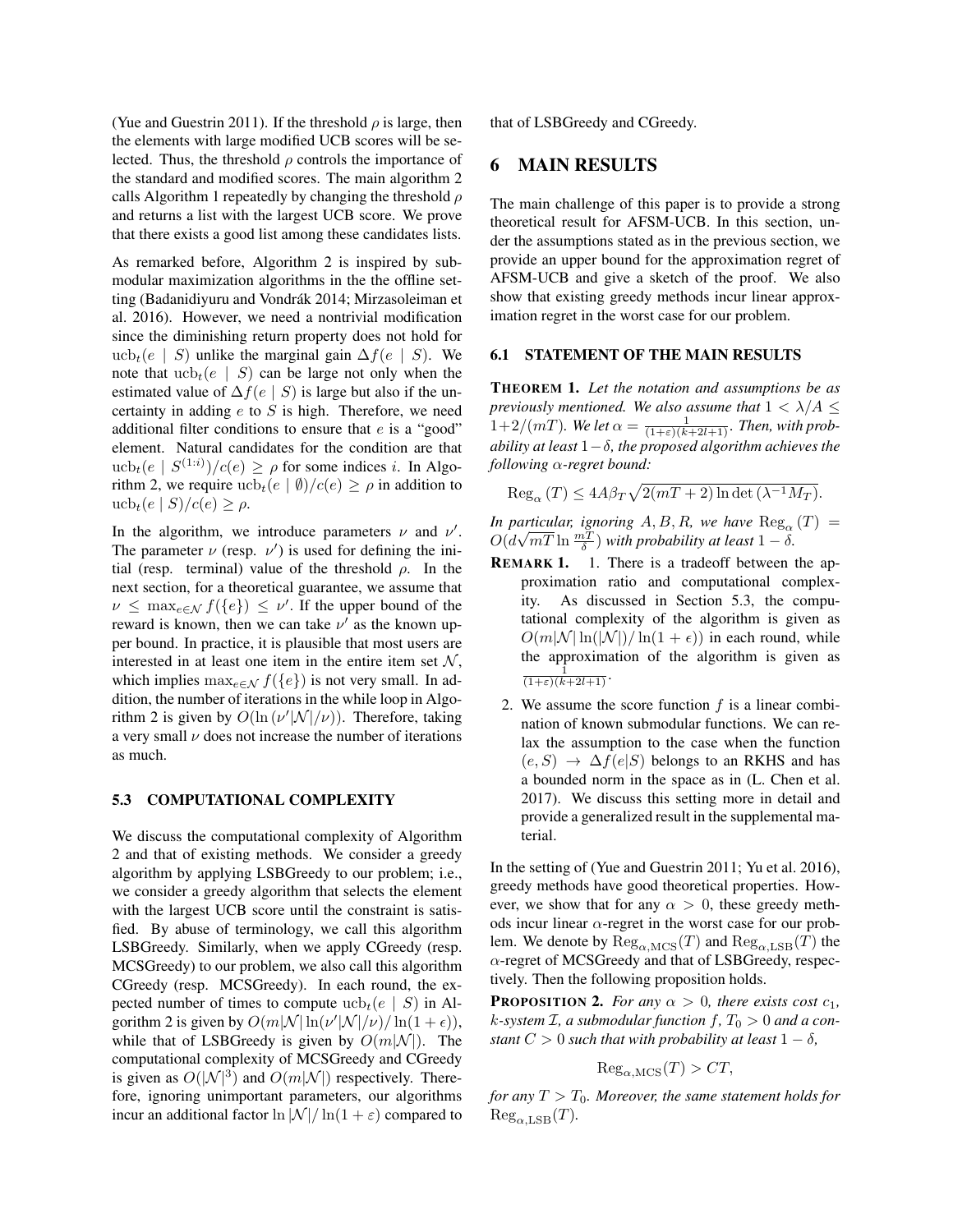We provide the proof in the supplemental material.

### 6.2 SKETCH OF THE PROOF OF THEOREM 1

We provide a sketch of the proof of Theorem 1 and provide a detailed and generalized proof in the supplemental material. Throughout the proof, we fix the event  $\mathcal F$  on which the inequality in Proposition 1 holds.

We evaluate the solution  $S_t$  by AFSM-UCB in each round  $t$ . The following is a key result for our proof of Theorem 1.

**PROPOSITION 3.** Let  $C \subseteq \mathcal{N}$  be any set satisfying the *constraint* (1)*. Let* S *be a set returned by GM-UCB at time step t. Then, on the event*  $\mathcal{F}$ *, we have*  $f(S)$  +  $2\beta_{t-1}\sigma_{t-1}(S) \ge \min\left\{\frac{\rho}{2},\frac{1}{k+1}f(S\cup C) - \frac{l\rho}{k+1}\right\}.$ 

*sketch of proof.* This can be proved in a similar way to the proof of (Badanidiyuru and Vondrák 2014, Theorem 6.1) or (Mirzasoleiman et al. 2016, Theorem 5.1). However, because of uncertainty and lack of diminishing property of the UCB score, we need further analysis. We divide the proof into two cases.

Case One. This is the case when GM-UCB terminates because there exists an element e such that  $\text{ucb}_t(e | S) \geq$  $\rho c(e)$  and  $ucb_t(e | \emptyset) \ge \rho c(e)$ , but any element e satisfying  $ucb_t(e | S)$ ,  $ucb_t(e | \emptyset) \ge \rho c(e)$  does not satisfy the knapsack constraints, i.e.,  $c_j (S + e) > 1$  for some  $1 \leq j \leq l$ . We fix an element e' satisfying  $ucb_t(e' | S), ucb_t(e' | \emptyset) \ge \rho c(e')$ . Because any element of S has enough modified UCB score, by Proposition 1, we have  $f(S) + 2\beta_{t-1}\sigma_{t-1}(S) \ge \rho c(S)$ . By the definition of e', we also have  $ucb_t(e' | \emptyset) \ge \rho c(e')$ . Because  $f(S) + 2\beta_{t-1}\sigma_{t-1}(S) \ge \text{ucb}_t(e' \mid \emptyset) \ge \rho c(e')$ and  $S + e'$  does not satisfy the knapsack constraint, we have  $f(S) + 2\beta_{t-1}\sigma_{t-1}(S) \ge \frac{\rho}{2}c(S + e') \ge \rho/2$ .

Case Two. This is the case when GM-UCB terminates because for any element e satisfying  $ucb_t(e)$ S),  $ucb_t(e | \emptyset) \ge \rho c(e)$ , e satisfies the knapsack constraints but  $S+e$  does not satisfy the k-system constraint. We note that this case includes the case when there does not exist an element e satisfying  $ucb_t(e | S)$ ,  $ucb_t(e |$  $\emptyset$ )  $\geq \rho c(e)$ .

We define a set  $C_{< o}$  as

$$
\left\{e \in C \mid \exists i \text{ such that } \mathrm{ucb}_t(e \mid S^{(1:i)}) < \rho c(e)\right\},\
$$

and  $C_{\geq \rho} = C \setminus C_{\leq \rho}$ . Let  $e \in C_{\leq \rho}$ . Then on the event  $F$ , by Proposition 1 and submodularity, we have

$$
\Delta f(C_{\leq \rho} \mid S) \leq \sum_{e \in C_{\leq \rho}} \Delta f(e \mid S) \leq \sum_{e \in C_{\leq \rho}} \rho c(e) \leq l\rho.
$$
\n(2)

Next, we consider  $C_{\geq \rho}$ . Running the greedy algorithm (with respect to the UCB score) on  $S \cup C_{\geq \rho}$  under only the  $k$ -system constraint, we obtain  $S$  by the assumption of this case. Then, it can be proved that  $f(S) + 2\beta_{t-1}\sigma_{t-1}(S) \ge \frac{1}{k+1}f(S \cup C_{\ge \rho}).$  We note that this is a variant of the result proved in (Calinescu et al. 2011, Appendix B). By this inequality, inequality (2), and submodularity, we can derive the desired result.  $\Box$ 

Using Proposition 3, we can bound the approximation regret above by the sum of uncertainty  $\beta_{t-1}\sigma_{t-1}(S_t)$ . Because the algorithm selects  $S_t$  and obtain feedbacks for  $S_t$ , the sum of uncertainty can be bounded above by a sub-linear function of T.

# 7 EXPERIMENTAL ANALYSIS

In this section, we empirically evaluate our methods by a synthetic dataset that simulates an environment for news article recommendation and two real-world datasets (MovieLens100K (Grouplens 1998) and the Million Song Dataset (Bertin-Mahieux et al. 2011)).

We compare our proposed algorithm to the following baselines:

- RANDOM. In each round, this algorithm selects elements uniform randomly until no element satisfies the constraints.
- LSBGreedy. This was proposed in (Yue and Guestrin 2011) to solve the submodular bandit problem under a cardinality constraint. In the linear kernel case, SM-UCB (L. Chen et al. 2017) is equivalent to LSBGreedy.
- CGreedy. This is an algorithm for a submodular bandit problem under a knapsack constraint and was proposed in (Yu et al. 2016). They also proposed an algorithm called MCSGreedy. However because MCSGreedy is computationally expensive (in each round it calls functions  $f_1, \ldots, f_d$  for  $O(|\mathcal{N}|^3)$ times) and their experimental results show that both algorithms have a similar empirical performance, we do not add MCSGreedy to the baselines.

In Proposition 2, we showed that these greedy algorithms incur linear approximation regret in the worst case. However, even without theoretical guarantee, it is empirically known that a greedy algorithm achieve a good experimental performance. In this section, we demonstrate that our algorithm outperforms these greedy algorithms under various combinations of constraints. As a special case, such constraints include the case when there is a sufficiently large budget for knapsack constraints and the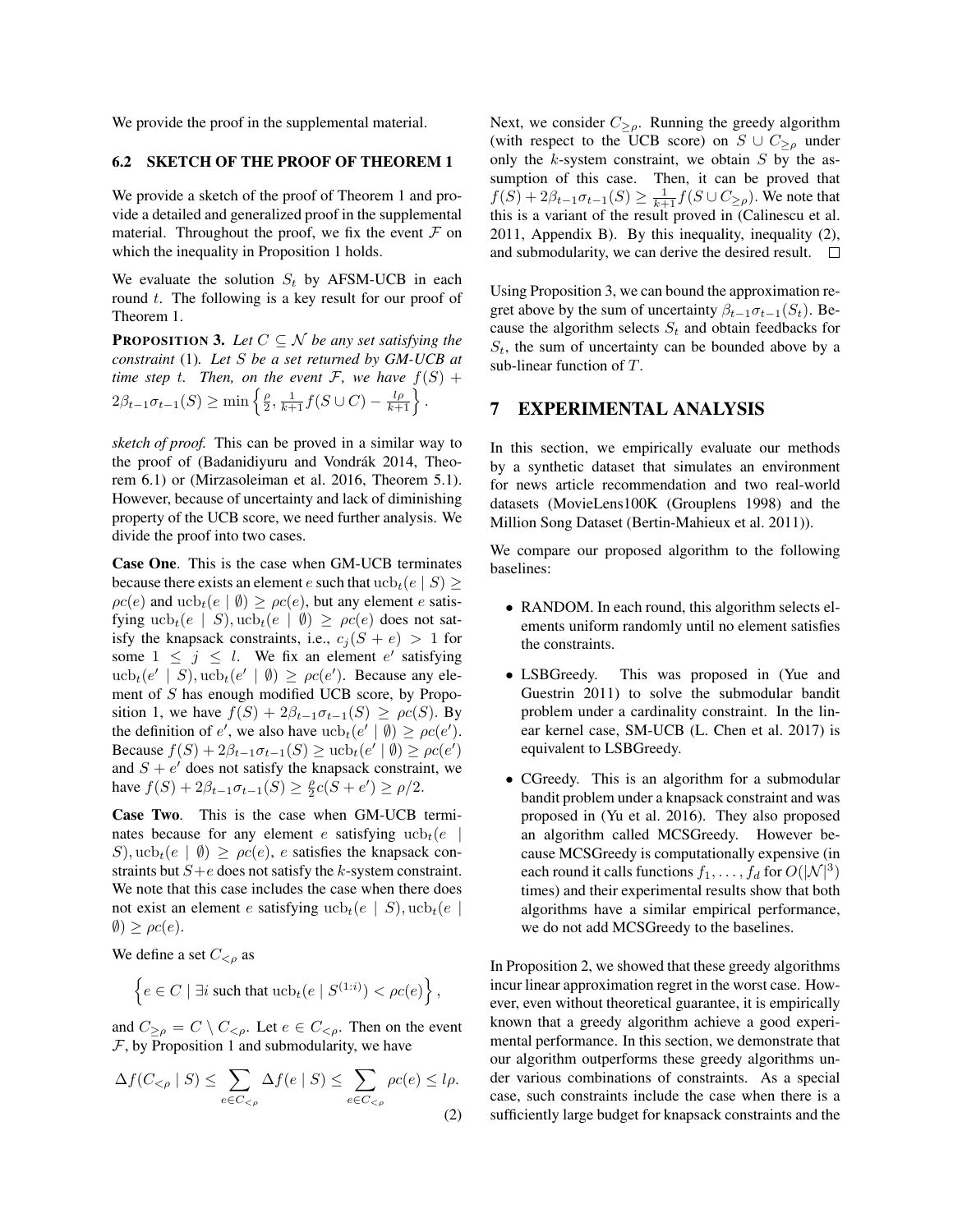

Figure 1: Cumulative average rewards on the synthetic news article recommendation dataset



Figure 2: Cumulative average rewards on the MovieLens dataset

case when the k-system constraint is sufficiently mild. The greedy algorithms are algorithms for such cases. We also show that our proposed method performs no worse than the baselines even in these cases.

As in the preceding work (Yue and Guestrin 2011), we assume the score function  $f$  is a linear combination of known probabilistic coverage functions. We assume there exists a set of topics (or genres)  $\mathcal G$  with  $|\mathcal G|=d$ and for each item  $e \in \mathcal{N}$ , there is a feature vector  $x(e) := (P_g(e))_{g \in \mathcal{G}} \in \mathbb{R}^d$  that represents the information coverage on different genres. For each genre g, we define the probabilistic coverage function  $f_g(S)$  by  $1 - \prod_{e \in S} (1 - P_g(e))$  and we assume  $f = \sum_i w_i f_i$ with unknown linear coefficients  $w_i$ . The vector  $w :=$  $[w_1, \ldots, w_d]$  represents user preference on genres. We assume that the noisy rewards  $y_t^{(i)}$  are sampled by  $y_t^{(i)} \sim$  $\text{Ber}\left(\Delta f(e_t^{(i)} \mid S_t^{(1:i-1)})\right)$ . Below, we define these feature vectors  $x(e)$ , w, and constraints explicitly. We note that in the experiments, we use an un-normalized knapsack constraint  $c(S) \leq b$ . In the following experiments, using 100 users (100 vectors  $w$ ), we compute cumulative average rewards for each algorithm. When taking the average, we repeated this experiment 10 times for each user.

### 7.1 NEWS ARTICLE RECOMMENDATION

In this synthetic dataset, we assume  $d = 15$  and  $|\mathcal{N}| =$ 1000. We define  $x(e)$  and costs for a knapsack constraint in a similar manner in (Yu et al. 2016). We sample each entry of  $x(e)$  from two types of uniform distributions. We assume that for each item  $e$ , the number of genres that have high information coverage is limited to two. More precisely, we randomly select two indices of  $x(e)$ and sample entries from  $U(0.5, 0.8)$  and sample other entries from  $U(0.0, 0.01)$ . We generate 100 user preference vectors  $w$  in a similar way to  $x(e)$ . We also sample the costs of items uniform randomly from  $U(0.0, 1.0)$ . In this dataset, we consider the intersection of a cardinality constraint and a knapsack constraint. The result is shown in Figure 1.

#### 7.2 MOVIE RECOMMENDATION

We perform a similar experiment in (Mirzasoleiman et al. 2016) but with a semi-bandit feedback. In Movie-Lens100K, there are 943 users and 1682 movies. We take  $N$  as the set of 1682 movies in the dataset. There are  $d = 18$  genres in this dataset. First, we fill the ratings for all the user-item pairs using matrix factorization (Koren et al. 2009) and we normalized the ratings  $r$  so that  $r \in [0, 1]$ . For each movie  $e \in \mathcal{N}$ , we denote by  $r_e \in [0, 1]$  the mean of the ratings of the movie for all users. We define  $P(g \mid e) = r_e / |\mathcal{G}_e|$  if  $g \in \mathcal{G}_e$ , otherwise we define  $P(g \mid e) = 0$ . We normalize  $P(g \mid e)$  as previously mentioned, because if  $w_i = 1$  for all i, then we have  $P({e}) = r_e$ .

We define a similar knapsack, cardinality, and matroid constraints to those of (Mirzasoleiman et al. 2016). For  $e \in \mathcal{N}$ , the cost  $c(e)$  is defined as  $c(e) = F_{\text{Beta}(10,2)}(r_e)$ , where  $F_{\text{Beta}(10,2)}$  is the cumulative distribution function of the Beta(10, 2). For a budget  $b \in \mathbb{R}_{>0}$ , we consider a knapsack constraint  $c(S) \leq b$ . The beta distribution lets us differentiate the highly rated movies from those with lower ratings (Mirzasoleiman et al. 2016). We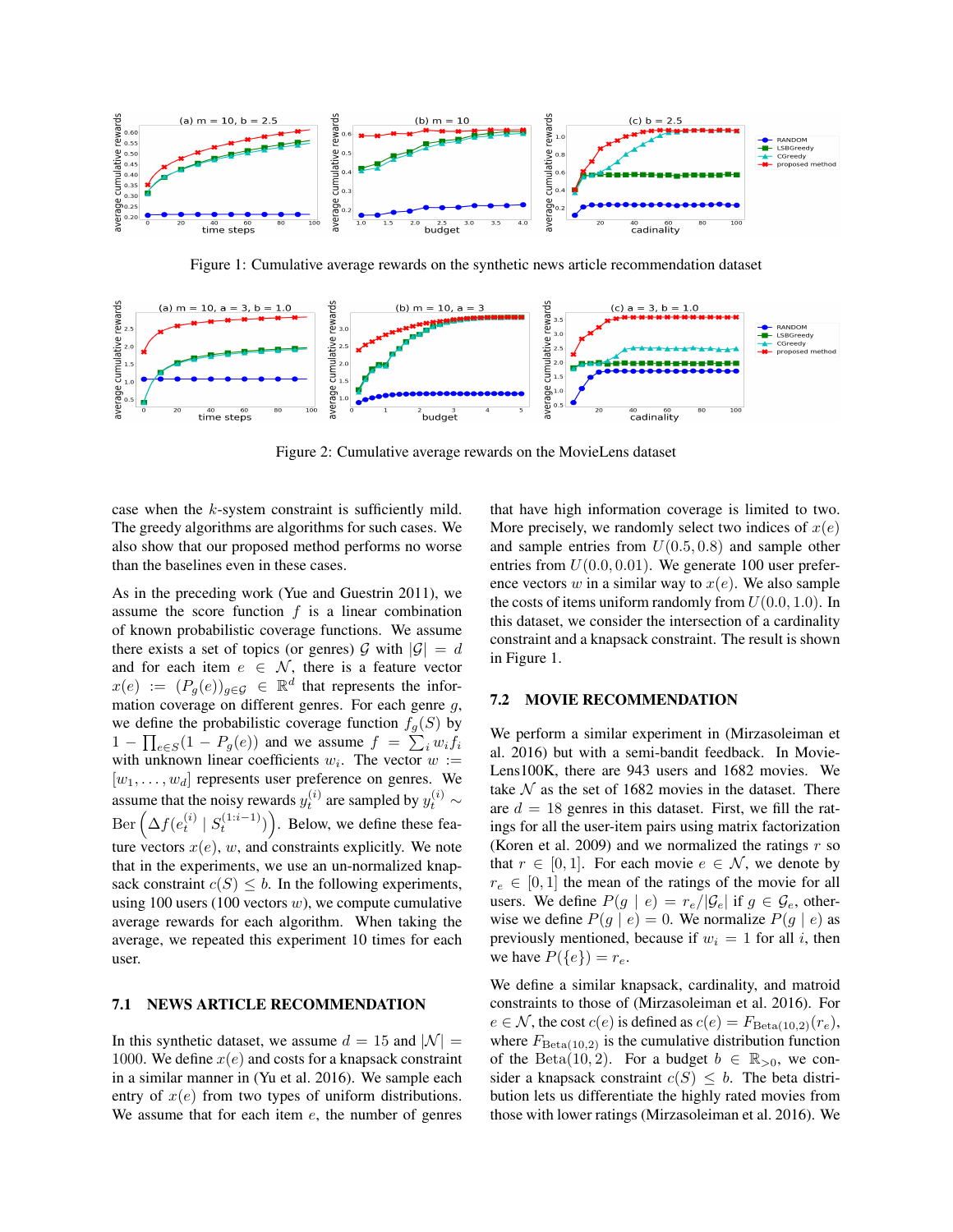

Figure 3: Cumulative average rewards on the Million Song Dataset

generate 100 user preference vectors  $w$  in a similar way to the news article recommendation example. In this dataset, we consider the following constraints on genres in addition to the knapsack  $c(S) \leq b$  and cardinality  $|S| \leq m$  constraints, There are k genres in Movie-Lens100K, where  $k = d = 18$ . For each genre g, we fix a non-negative integer  $a$  and consider the constraint  $|\{e \in S \mid e \text{ has genre } g\}| \leq a \text{ for } S \subseteq \mathcal{N}$ . This can be regarded as a partition matroid constraint. Therefore, the intersection of the constraints for all genres is a  $k$ -system constraint. One can prove that the intersection of this k-system constraint and a cardinality constraint is also a  $k$ -system constraint. The results are displayed in Figure 2 in the case of the matroid limit  $a = 3$ .

#### 7.3 MUSIC RECOMMENDATION

From the Million Song Dataset, we select 1000 most popular songs and 30 most popular genres. Thus, we have  $|\mathcal{N}| = 1000$  and  $d = 30$ . For active 100 users, we compute  $P_q(e)$  and user preference vector w in almost the same way as  $\overline{w}(e, g)$  and  $\theta^*$  in (Hiranandani et al. 2019) respectively. They assume that a user likes a song  $e$  if the user listened to the song at least five times, however, we assume that a user likes the song if the user listened to the song at least two times. We consider the intersection of a cardinality and a knapsack constraint  $c(S) \leq b$ . We define a cost c for the knapsack constraint by the length (in seconds) of the song in the dataset. The costs represent the length of time spent by users before they decide to listen to the song and we assume that it is proportional to the length of the song <sup>4</sup>. The results are displayed in Figure 3. We do not show the performance of RANDOM in the figure since it achieves only very low rewards.

#### 7.4 RESULTS

In Figures 1a, 2a, 3a, we plot the cumulative average rewards for each algorithm up to time step  $T = 100$ . In Figures 1b, 2b, and, 3b (resp. 1c, 2c, and, 3c), we show the cumulative average rewards at the final round by changing the budget  $b$  (resp. by changing the cardinality limit  $m$ ) and fixing the cardinality limit  $m$  (resp. fixing the budget b). These results shows that overall our proposed method outperforms the baselines. We note that Figure 3 shows different tendency as compared to other datasets since popular items in the Million Song Dataset have high information coverage for multiple genres and about 47 % of the items have low information coverage (less than 0.01) for all genres. Figures 1b, 2b, and 3b also show the results for the case when the budget is sufficiently large. This is the case when LSBGreedy performs well and our experimental results show that even in this case, our method have comparable performance to greedy algorithms. Moreover, Figures 1c, 2c, and 3c also show the results in the case when the cardinality constraints are sufficiently mild. In this case, CGreedy performs well since the constraints are almost same as a knapsack constraint. The experimental results show that our method tends to have better performance than that of CGreedy even in this case.

# 8 CONCLUSIONS

In this study, motivated by diversified retrieval considering cost of items, we introduced the submodular bandit problem under the intersection of a  $k$ -system and knapsack constraints. Then, we proposed a non-greedy algorithm to solve the problem and provide a strong theoretical guarantee. We demonstrated our proposed method outperforms the greedy baselines using synthetic and two real-world datasets.

A possible generalization of this work is a generalization to the full bandit setting. In this setting, a leaner observes only a value  $f(S_t) + \epsilon$  in each round. Since it needs much work to derive a theoretical guarantee, we leave this setting for future work.

#### References

Abbasi-Yadkori, Yasin, Dávid Pál, and Csaba Szepesvári (2011). "Improved algorithms for linear stochastic

<sup>&</sup>lt;sup>4</sup>We can also assume that users listen to the song and give feedbacks later.